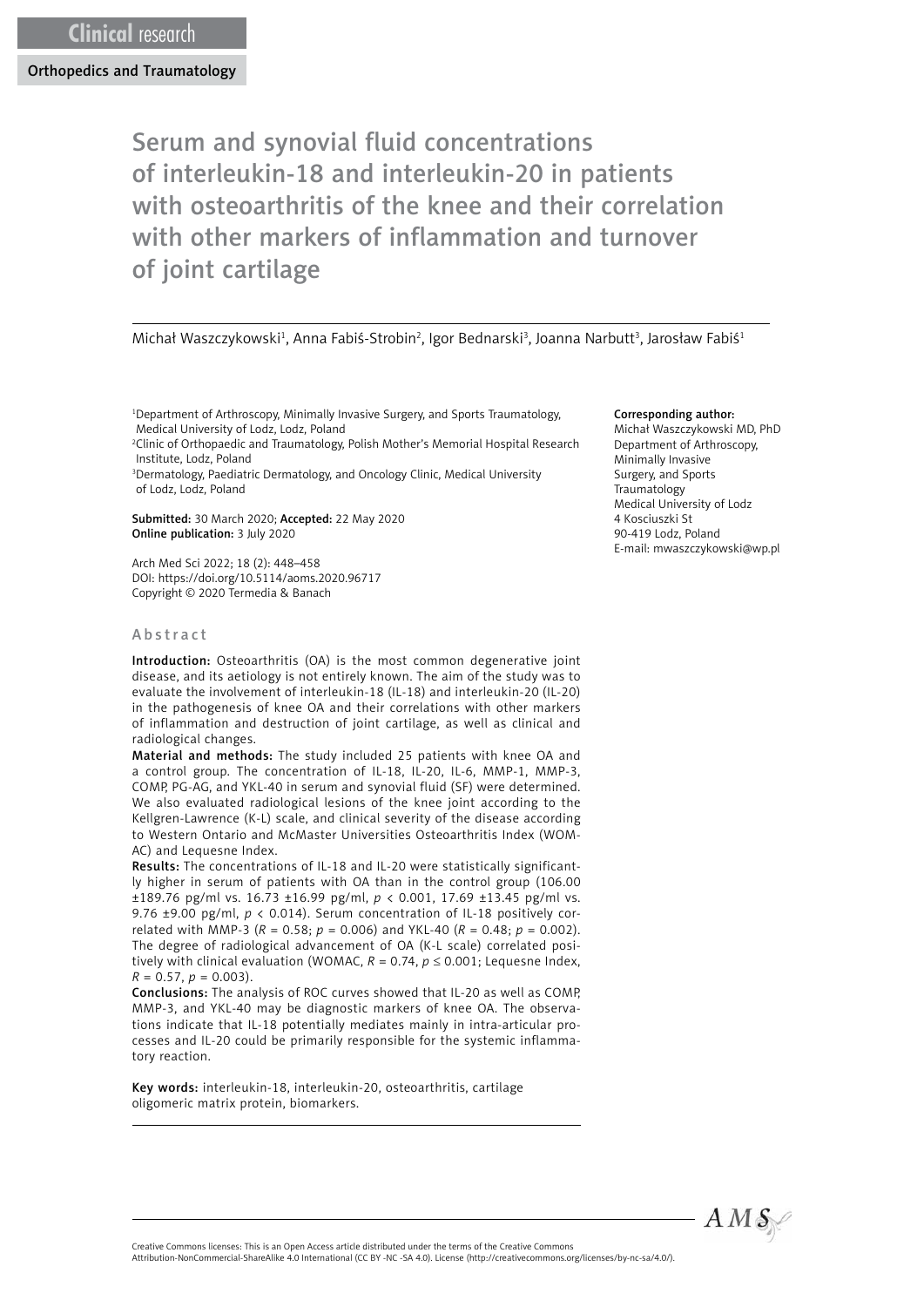## Introduction

Osteoarthritis (OA) is the most common degenerative joint disease [1, 2]. It is estimated that it affects about 10–20% of the population over 60 years of age [3–6]. It is characterised by a progressive process, which after years leads to the destruction of joints [7–10]. The leading symptoms are joint pain, swelling, limited range of motion, and progressive dysfunction leading to reduced physical fitness, social, family, sports, and professional activity. Despite the fact that numerous studies on the aetiopathogenesis of osteoarthritis have been conducted for many years, it has not been possible to determine its full course or all of its metabolic, biochemical, and immunoenzymatic pathways and processes [8–15]. Over many years, numerous substances and markers have been identified which participate in the cascade of inflammation and changes leading to the destruction of cartilage, but this still does not seem to be a complete list [5, 6, 16–22].

Interleukin 18 (IL-18) is part of the interleukin 1 (IL-1) superfamily and is produced by macrophages, chondrocytes, osteoblasts, fibroblasts, dendritic cells, neutrophils, and keratinocytes as an inactive form of 23-kDa protein. It is activated by one of the proteolytic enzymes – caspase-1 – to a mature active form of 18-kDa protein [23– 25]. IL-18 increases the chemotaxis of T helper cells and stimulates their differentiation into T helper 1 (Th1) and T helper 2 (Th2) cells. IL-18 also stimulates the immune system by enhancing the cytotoxicity of the natural killers (NK), stimulates interferon-γ secretion, and enhances the chemotaxis of monocytes and neutrophils. IL-18 stimulates and activates macrophages, which through tumour necrosis factor  $\alpha$  (TNF- $\alpha$ ) and interleukin 1β (IL-1β) secretion intensify the inflammatory process and destruction of joint cartilage. IL-18 also affects fibroblasts that increase the expression of intercellular adhesion molecule 1 (ICAM-1), chemokines, IL-8/CXCL8 and vascular cell adhesion molecule 1 (VCAM-1), and vascular endothelial growth factor (VEGF), which influences inflammatory response progression and angiogenesis [23–25]. In its structure IL-18 is similar to IL-1β, which is a key cytokine responsible for the inflammatory process of the synovial membrane in patients with OA, and it stimulates the activation of metalloproteinases [24]. The essence of IL-18 action in OA is its secretion by chondrocytes stimulated by IL-1β. Like IL-1β, it stimulates the inflammatory response in the synovial membrane and chondrocytes [16, 24, 26]. A few recent studies have indicated that it may inhibit the synthesis of proteoglycans, aggrecan, and type II collagen in chondrocytes [7, 16] and may additionally induce apoptosis and inhibit chondrocyte prolif-

eration. In patients with rheumatoid arthritis (RA) IL-18 positively influences angiogenesis, which additionally stimulates the degradation of joint cartilage [25].

Interleukin 20 (IL-20) belongs to the interleukin 10 (IL-10) family, which includes: IL-10, IL-19, IL-20, IL-22, IL-24, and IL-26, and has a complex of two receptors: IL-20R1/IL-20R2 and IL-22R1/IL-20R2 [27]. IL-20 is a cytokine with strong chemotactic and proinflammatory effects; it positively influences angiogenesis and apoptosis, affecting fibroblasts of the synovial membrane, endothelial cells, keratinocytes, and kidney epithelial cells. IL-20 is secreted mainly by fibroblasts, macrophages, and granulocytes [28, 29]. This interleukin increases the migration of neutrophils and T cells, thus increasing the inflammatory response [29]. In osteoarthritic synovial fibroblasts (OASFs), IL-20 has a stimulating effect on TNF- $\alpha$ , IL-1β, and metalloproteinases 1 and 13 (MMP-1 and MMP-13) secretion [28]. IL-20 also affects chondrocytes by increasing the activity of interleukin 6 (IL-6) and MMPs, but it also inhibits the expression of transforming growth factor β (TGF-β) and bone morphogenetic protein 2 (BMP-2), and the ability to synthesise aggrecan [28]. Recent studies have demonstrated its role in the aetiopathogenesis of psoriasis, psoriatic arthritis, rheumatoid arthritis (RA), atherosclerosis, myocardial infarction, stroke, prostate cancer, and renal failure [28–37].

Recent studies indicate that IL-20 plays an important role in RA pathogenesis, showing its influence on RA synovial fibroblasts (RASFs) for IL-6, interleukin 8 (IL-8) secretion, and chemotactic effects on neutrophils [30].

However, there are few data on the contribution of these interleukins to the aetiopathogenesis of OA and their role in the transformation and destruction of joint cartilage and the subchondral layer of bone. Recent studies by Hsu *et al.* indicate that IL-20 may participate in IL-1β, TNFα, MMP-1, MMP-3, and MMP-13 induction and inhibit the synthesis of aggrecan and type II collagen in cartilage, thus playing an important role in the pathogenesis of degenerative joint disease [28].

So far, however, there have been no studies or observations showing mutual correlations between IL-18 and IL-20 concentration in serum and synovial fluid (SF), expression of other inflammatory process markers and cartilage destruction, as well as clinical and radiological symptoms of OA.

The aim of this study was to demonstrate the role of IL-18 and IL-20 in the pathogenesis of idiopathic knee OA by evaluating their concentration in serum and SF, their correlation with other proinflammatory cytokines in serum and SF: IL-6, MMP-1, and MMP-3 and markers of joint cartilage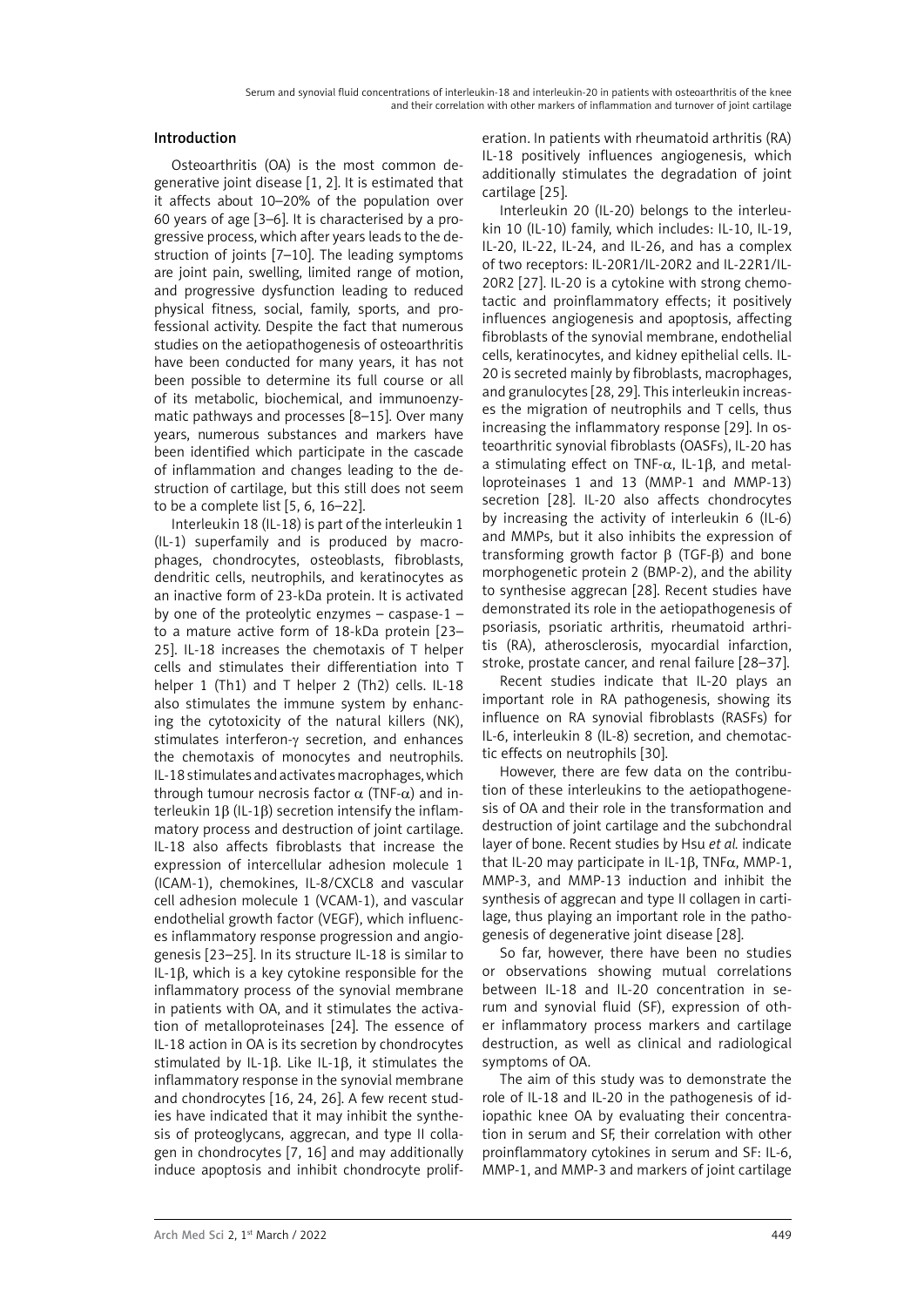destruction: cartilage oligomeric matrix protein (COMP), human cartilage glycoprotein (YKL-40), aggrecan (PG-AG), and the degree of radiological and clinical progression of the disease process expressed in Kellgren-Lawrence, Western Ontario and McMaster Universities Osteoarthritis Index (WOMAC), and Index of Severity for Osteoarthritis of the Knee (Lequesne index).

## Material and methods

## Study group

The study included 25 patients treated in the Department of Arthroscopy, Minimally Invasive Surgery, and Sport Traumatology of the Medical University of Lodz and the Orthopaedic Outpatient Clinic at the clinic, in whom the diagnosis of osteoarthritis (OA) of the knee joint was made based on the following symptoms: pain, swelling of the knee joint, crackling, and limitation of the range of joint movements, based on the criteria of the American College of Rheumatology [38]. Patients with history of immunological diseases (RA, PsA, Crohn's disease), neoplastic diseases, as well as recent or past significant knee joint injuries were excluded from further analysis.

The control group consisted of persons corresponding to age and gender distribution for the study group, in whom no clinical and radiological symptoms of degenerative disease were found and no other criteria were found to exclude them from the study.

All patients and control group members gave their informed and written consent to participate in the study. The study was conducted in accordance with the Declaration of Helsinki, and the protocol was approved by the local Bioethics Committee of the Medical University of Lodz, Poland (consent no. RNN/36/06/KB).

## Clinical evaluation

The clinical evaluation of patients and the stage of disease progression was based on the Western Ontario and McMaster Universities Osteoarthritis Index (WOMAC) and LEQUESNE Index of Severity for Osteoarthritis of the Knee [39–42]. The WOMAC Scale is currently the most common tool for functional assessment of OAAO patients according to the guidelines of the American College of Rheumatology. The form consists of three parts: pain, stiffness, and function. The higher the score, the worse the function and the greater the pain in the occupied joint [40–42]. The Lequesne Scale consists of 11 questions in which the patient assesses and scores pain sensations, the distance they are able to walk, and the function of the limb expressed through everyday activities. The maximum score is 24; a score above 14 is extremely severe. The Lequesne Index is currently recommended by the European League of Rheumatology (EULAR) for the assessment of osteoarthritis and its clinical severity, and the evaluation of treatment efficacy [39].

## Radiological assessment

In each patient with OA, radiological images of the knee joint in a standing position in AP and lateral projection were taken. On the basis of radiological examinations, the degree of radiological advancement of the knee osteoarthritis was assessed using the criteria described by Kellgren and Lawrence [43]. Based on the described criteria for evaluation of radiological images, knee OA can be classified as grade 0 – no radiographic changes; grade I – doubtful space narrowing and possible marginal osteophytes; grade II – possible joint space narrowing and defined osteophytes observed; grade III – defined joint space narrowing, moderate multiple osteophytes, subchondral sclerosis and any possible deformity of bone contour; and grade IV – remarkable joint space narrowing, severe subchondral sclerosis, definite deformity of bone contour, and the presence of large osteophytes [43].

# Determination of the levels of IL-18 and IL-20 and other markers in serum

Subsequently, IL-18, IL-20 and IL-6, MMP-1, MMP-3, COMP, YKL-40, and PG-AG serum concentration measurements were performed with enzyme-linked immunosorbent assay (ELISA) kits in the study and control group. Peripheral blood samples were collected from each patient in the morning. The samples were then centrifuged and serum samples were collected in 1.5 ml Eppendorfs, which were then sealed, frozen, and stored at –80°C for further immunoenzymatic testing. Subsequently, IL-18, IL-20 and IL-6, MMP-1, MMP-3, COMP, YKL-40, and PG-AG serum activity measurements were performed with enzyme-linked immunosorbent assay (ELISA) kits from R&D Systems Europe, Ltd, Abingdon, UK (IL-6, IL-18, IL-20, MMP-1, MMP-3), BioVendor GmbH, Heidelberg, Germany (COMP), Metra Quidel, San Diego, USA (YKL-40), and BioSource Europe S.A., Nivelles, Belgium (PG-EASIA), according to the manufacturers' instructions. The minimum detection level was determined as 0.7 pg/ml for IL-6, 4.57 pg/ ml for IL-18, 16.6 pg/ml for IL-20, 0.095 ng/ml for MMP-1, 0.045 ng/ml for MMP-3, 0.4 ng/ml for COMP, 10 ng/ml for YKL-40, and 0.9 ng/ml for PG-EASIA. The same activities (blood collection, centrifugation, freezing, and storage) were performed in the control group, followed by the same immunoenzymatic assays as in the study group using appro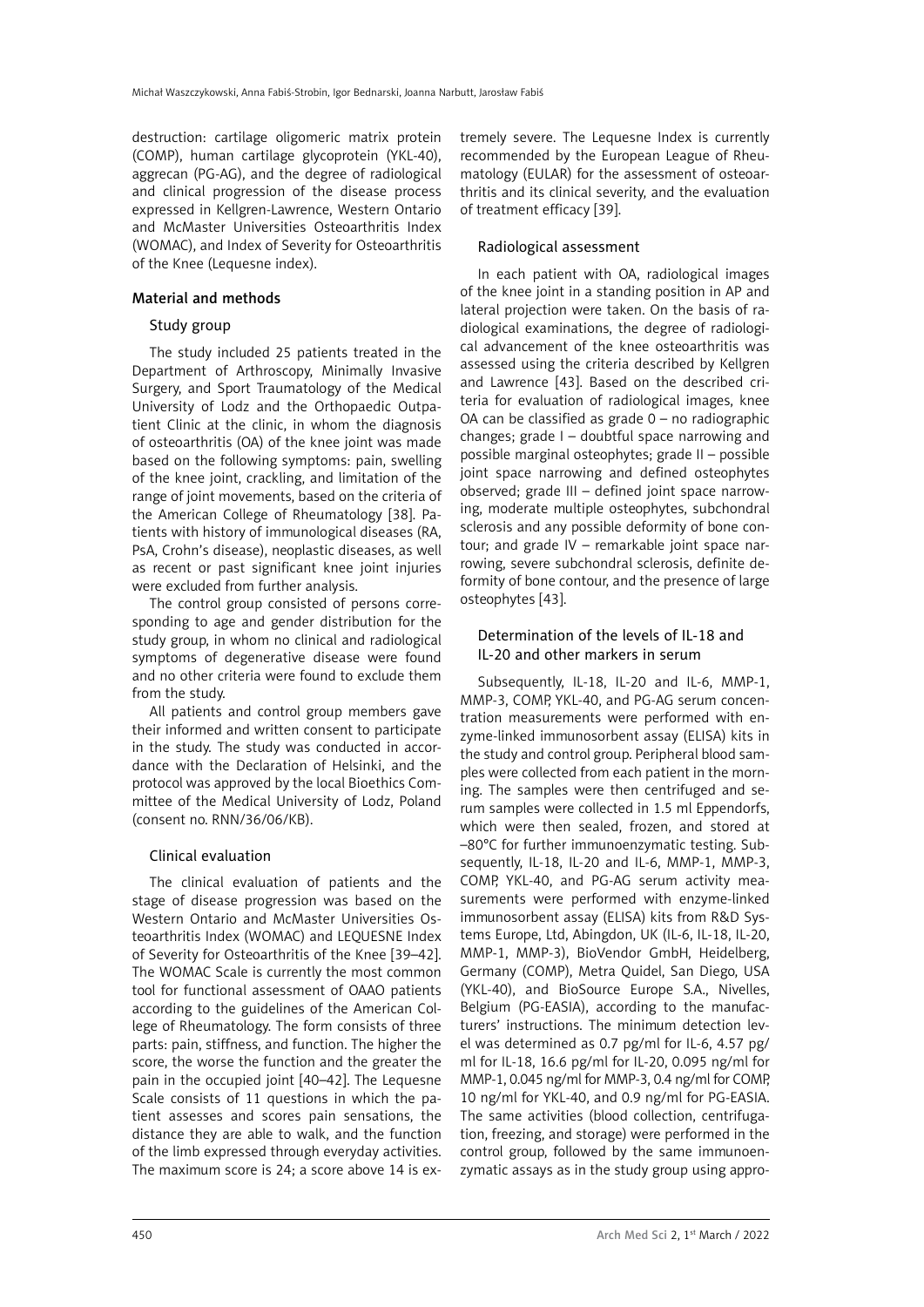priate ELISA test kits (R&D Systems, BioVendor, Metra Quidel, BioSource).

The PG-AG concentration in the control group was not determined for technical reasons.

# Determination of the level of IL-18, IL-20, and other markers in synovial fluid (SF)

The concentration of IL-18, IL-20 and IL-6, MMP-1, MMP-3, COMP, YKL-40, and PG-AG in SF was then measured using enzyme-linked immunosorbent assay (ELISA) tests. Synovial fluid (SF) was collected from patients in the study group (OA) during a therapeutic knee arthrocentesis. The joint puncture was performed under strictly sterile conditions, with 18-gauge needle to puncture the joint from the suprapatellar lateral access. The SF samples were then filtered, centrifuged at 4°C at 300 g for 15 min, transferred to 1.5 ml Eppendorfs, and then sealed, frozen, and stored at –80°C for further immunoenzymatic determination. The activity of IL-18, IL-20 and IL-6, MMP-1, MMP-3, COMP, YKL-40, and PG-AG in SF was then measured using enzyme-linked immunosorbent assay (ELISA) tests with kits from R&D Systems Europe, Ltd, Abingdon, UK (IL-6, IL-18, IL-20, MMP-1, MMP-3), BioVendor GmbH, Heidelberg, Germany (COMP), Metra Quidel, San Diego, USA (YKL-40), and BioSource Europe S.A., Nivelles, Belgium (PG-EASIA), according to the manufacturers' instructions. The minimum detection level was determined as 0.7 pg/ml for IL-6, 4.57 pg/ ml for IL-18, 16.6 pg/ml for IL-20, 0.095 ng/ml for MMP-1, 0.045ng/ml for MMP-3, 0.4 ng/ml for COMP, 10 ng/ml for YKL-40, and 0.9 ng/ml for PG-EASIA.

Due to technical problems during the tests, the YKL-40 concentration in SF was determined only in 4 patients. For this reason, these results were not taken into account in the statistical analysis.

# Statistical analysis

Baseline characteristics of participants including age, clinical scales, and laboratory findings were presented as means with standard deviations or medians with interquartile range. Distribution of continuous variables was evaluated using Shapiro-Wilk test. Normally distributed data were analysed with Welch's test and non-normally distributed data were analysed with Mann-Whitney *U* test. Due to the presence of several outliers, correlations between each variable were examined using Spearman's rank correlation. A correlation coefficient ranging from 0.00 to 0.19 was considered as very weak, 0.20 to 0.39 as weak, 0.40 to 0.59 as moderate, 0.60 to 0.79 as strong, and 0.80 to 1.0 as very strong.

A *p* value below 0.05 was deemed significant. Diagnostic performance of each biomarker in OA detection was assessed by ROC curve analysis and calculation Youden's Index and area under the curve. All analyses were made using Statistica 13 software.

# Results

Twenty-five (25) patients (60% of them were women) aged between 44 and 76 years (mean 59.88 years) were qualified for the analysis. The control group consisted of 32 healthy volunteers. There were no statistically significant differences between the two groups in terms of age and gender (Table I). We found a statistically significant increase in serum levels of both IL-18 and IL-20 in the examined patients with OA of the knee joint compared to the control group (*p* < 0.001 for IL-18 and *p* < 0.014 for IL-20, respectively; Table I). Our study also showed that IL-6 serum levels in OA patients were statistically significantly higher than in control serum (*p* < 0.001; Table I). However, among the examined metalloproteinases (MMP-1, MMP-3), only MMP-3 showed statistically significantly higher serum level in OA patients compared to the control group (*p* < 0.002; Table I).

In our study we also analysed the concentrations of markers of turnover and destruction of joint cartilage in serum of patients with OA knee joint and compared them with their level in the control group. We showed that both YKL-40 and COMP showed significantly higher serum concentrations in the study group compared to control (*p* < 0.001; Table I).

We also found that the serum level of IL-18 in the study group positively correlated with the level of MMP-3 ( $R = 0.52$ ) and YKL-40 ( $R = 0.48$ ) (Table II). The serum concentration of MMP-3 in the examined patients correlated positively with YKL-40 and IL-6 (Table II). Our analysis also indicated that serum IL-6 correlates positively with YKL-40 (Table II). We also found significant positive correlations between serum concentration of markers of joint cartilage destruction: COMP with YKL-40 and COMP with PG-AG (Table II). The concentration of IL-20 in the synovial fluid of patients with OA of the knee joint positively correlated with the concentration of MMP-1 (Table III).

There were no significant correlations between the radiological stage of disease progression expressed in Kellgren-Lawrence scale and IL-18 and IL-20 and any other studied markers of inflammation and cartilage destruction in serum. Such a correlation was found in the SF of the examined patients, where PG-AG concentration positively correlated with radiological intensity of degenerative changes on the K-L scale (Table III). Our analysis also indicated that the degree of degenerative changes on the K-L scale positively correlated with the degree of clinical severity of the disease on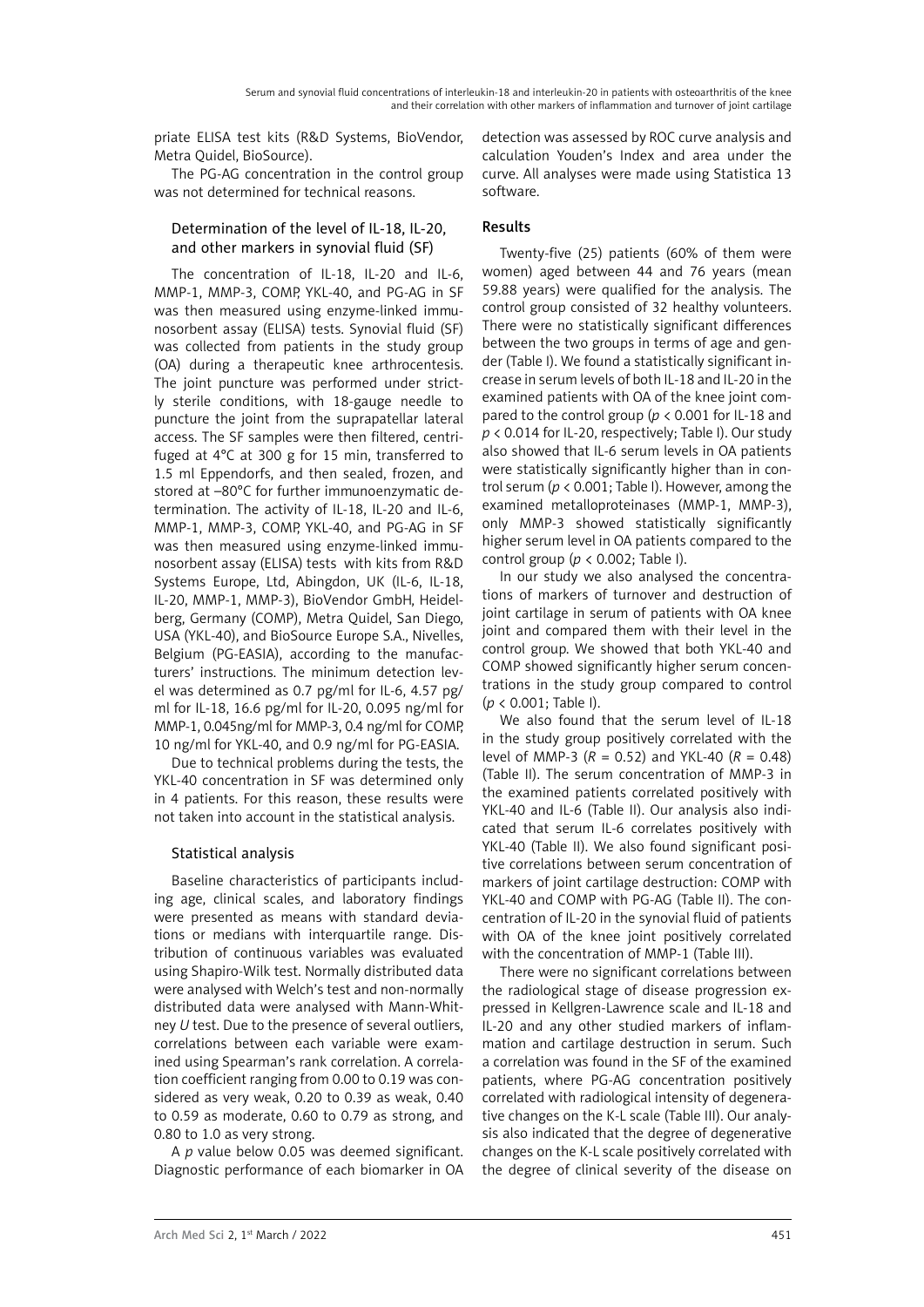Michał Waszczykowski, Anna Fabiś-Strobin, Igor Bednarski, Joanna Narbutt, Jarosław Fabiś

| Parameter                          | Osteoarthritis $(N = 25)$ | Control group $(N = 32)$ | P-value |
|------------------------------------|---------------------------|--------------------------|---------|
| Mean age [years]*                  | 59.88 ±12.08              | $55.75 \pm 8.69$         | 0.157   |
| Kellgren-Lawrence Grading (0-4)**  | 3(2, 4)                   |                          |         |
| WOMAC score $(0-100)^*$            | $46.42 \pm 8.93$          |                          |         |
| Lequesne index $(0-24)^*$          | $10.31 + 2.29$            |                          |         |
| MMP-1 $[ng/ml^*$                   | $4.81 \pm 2.49$           | $7.76 \pm 3.74$          | 0.001   |
| MMP-3 $\left[\frac{ng}{ml}\right]$ | 23.34 ± 29.22             | $9.18 \pm 3.06$          | 0.002   |
| $PG-AG [ng/ml]^*$                  | 4689.32 ±518.47           |                          |         |
| $IL-6 [pg/ml]$                     | $7.11 \pm 21.02$          | $5.50 \pm 2.22$          | < 0.001 |
| $ L-18$ [pg/ml]*                   | 106.00 ±189.76            | $16.73 \pm 16.99$        | < 0.001 |
| $YKL-40$ [ng/ml]*                  | 88.98 ±72.29              | $44.31 \pm 17.50$        | < 0.001 |
| $ L-20$ [pg/ml]*                   | 17.69 ±13.45              | $9.76 \pm 9.00$          | 0.014   |
| $COMP$ [ng/ml]                     | 2299.56 ±730.10           | 835.85 ±434.62           | & 0.001 |

Table I. Clinical parameters and serum concentrations of metalloproteinases, inflammatory cytokines, and cartilage turnover markers in the control and study group

*\*The values are given as mean with standard deviation. \*\*The values are given as median with interquartile range.* 

both the WOMAC and LEQUESNE INDEX scales (Table II). However, there were no strong correlations between the clinical and functional stage of knee joint degeneration (WOMAC, LEQUESNE INDEX) and serum markers. However, we indicated such correlations in the SF of the study group, where IL-20 activity positively correlated with LEQUESNE results, and MMP-1 and MMP-3 activity positively correlated with WOMAC score (Table III).

Table II. Significant Spearman's correlation coefficients between studied clinical parameters and inflammatory/cartilage biomarkers in serum

| Pair of parameters $(N = 25)$ | R    | P-value      |
|-------------------------------|------|--------------|
| WOMAC vs. LI                  | 0.92 | ${}_{0.001}$ |
| Age vs. KL                    | 0.86 | ${}_{0.001}$ |
| KI vs. WOMAC                  | 0.74 | ${}_{0.001}$ |
| Age vs. WOMAC                 | 0.66 | ${}_{0.001}$ |
| MMP-3 vs. YKL-40              | 0.65 | 0.002        |
| $MMP-3$ vs. II -6             | 0.58 | 0.006        |
| KL vs. Ll                     | 0.57 | 0.003        |
| Age vs. Ll                    | 0.57 | 0.003        |
| YKL-40 vs. COMP               | 0.54 | 0.017        |
| II-6 vs. YKI-40               | 0.53 | 0.016        |
| MMP-3 vs. IL-18               | 0.52 | 0.016        |
| PG-AG vs. COMP                | 0.50 | 0.025        |
| IL-18 vs. YKL-40              | 0.48 | 0.031        |
| II vs. MMP-1                  | 0.43 | 0.050        |

In our study, we also analysed the concentration of individual biomarkers in serum and SF of the examined patients (Table IV). We found that in all examined markers their levels in SF fluid are statistically significantly higher than in serum (Table IV). Analysing these relationships we found that among some markers the ratio of their levels in SF to serum is many times higher than between others (Fold change, Table IV).

ROC analysis was performed to establish the diagnostic performance of each biomarker. COMP showed the highest sensitivity and specificity (AUC = 0.967, Youden's Index 0.87, cut-off value 1827.81 ng/ml). Also, we found that IL-20, MMP-3, and YKL-40 have significant sensitivity and specificity in OA detection (IL-20: AUC = 0.715, Youden's Index 0.48, cut-off value 7.5 ng/ml; MMP-3: AUC = 0.758, Youden's Index 0.43, cut-off value 10.9 ng/ml; YKL-40: AUC = 0.779, Youden's Index 0.53, cut-off value 47.40 ng/ml) (Figures 1, 2).

Table III. Significant Spearman's correlation coefficients between studied clinical parameters and inflammatory/cartilage biomarkers in synovial fluid

| Pair of parameters | R       | P-value |
|--------------------|---------|---------|
| MMP-1 vs. IL-20    | 0.72    | 0.004   |
| WOMAC vs. MMP-3    | 0.70    | 0.016   |
| WOMAC vs. MMP-1    | 0.53    | 0.049   |
| LI vs. IL-20       | 0.52    | 0.045   |
| $Kl$ vs. $PG-AG$   | $-0.56$ | 0.030   |
| Age vs. IL-6       | $-0.56$ | 0.030   |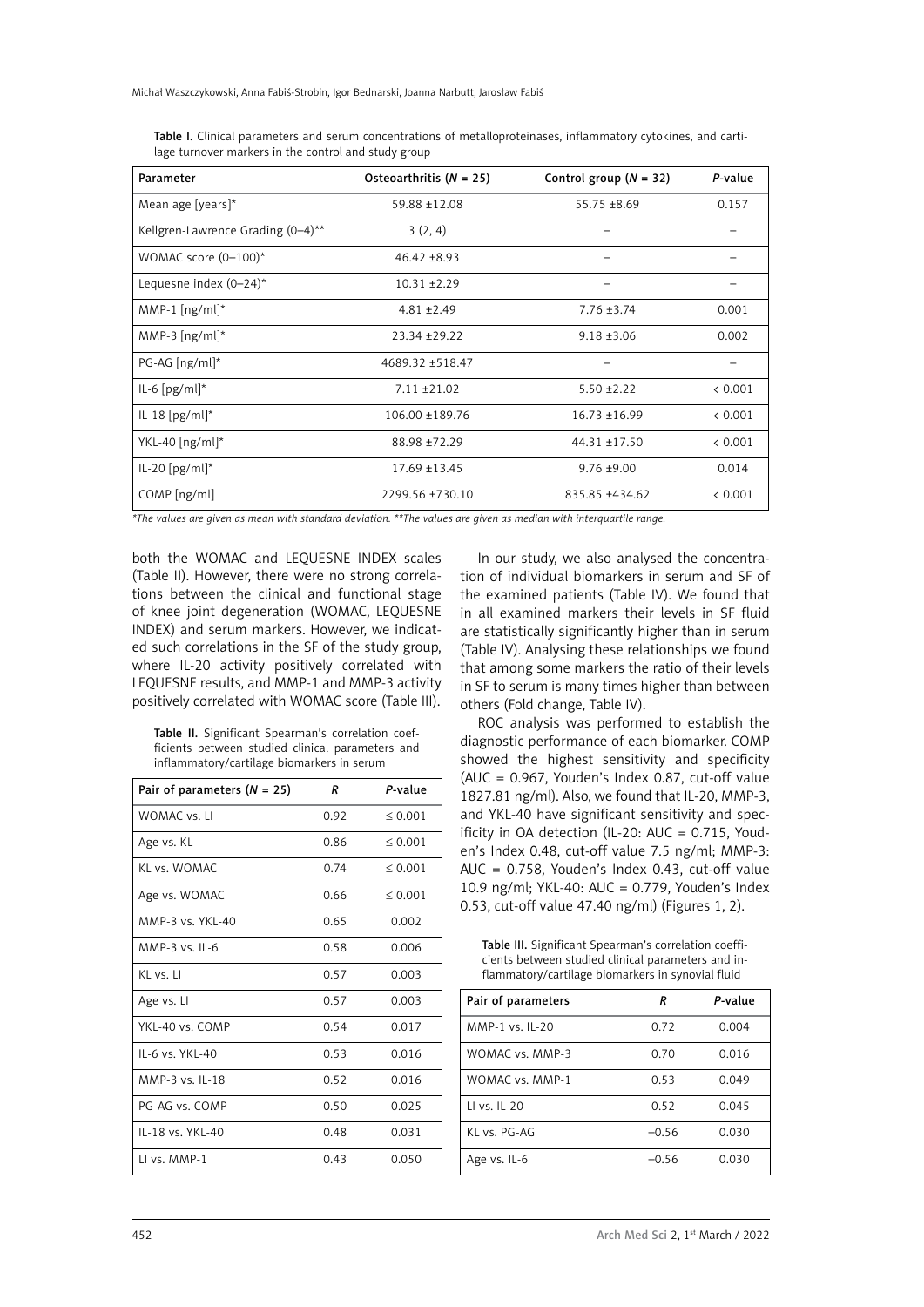Serum and synovial fluid concentrations of interleukin-18 and interleukin-20 in patients with osteoarthritis of the knee and their correlation with other markers of inflammation and turnover of joint cartilage

| Variable        | Serum*  | Synovial fluid* | Fold change | P-value      |
|-----------------|---------|-----------------|-------------|--------------|
| $MMP-1$ [ng/ml] | 4.83    | 45.32           | 9.39        | ${}_{0.001}$ |
| $MMP-3$ [ng/ml] | 23.06   | 414.12          | 17.96       | ${}_{0.001}$ |
| PG-AG [ng/ml]   | 4689.32 | 87653.73        | 18.69       | $\leq 0.001$ |
| $IL-6[pg/ml]$   | 7.01    | 843.17          | 120.28      | ${}_{0.001}$ |
| $ L-18$ [pg/ml] | 106.00  | 549.49          | 5.18        | 0.0001       |
| $ L-20$ [pg/ml] | 17.80   | 34.94           | 1.96        | 0.0281       |
| $COMP$ [ng/ml]  | 2315.61 | 15822.69        | 6.83        | < 0.001      |

Table IV. Inflammatory and cartilage biomarkers in serum and synovial fluid in OA patients

*\*The values are given as a mean.*



Figure 1. ROC curve analysis for IL-20 (A) and for COMP (B)



Figure 2. ROC curve analysis for MMP-3 (A) and for YKL-40 (B)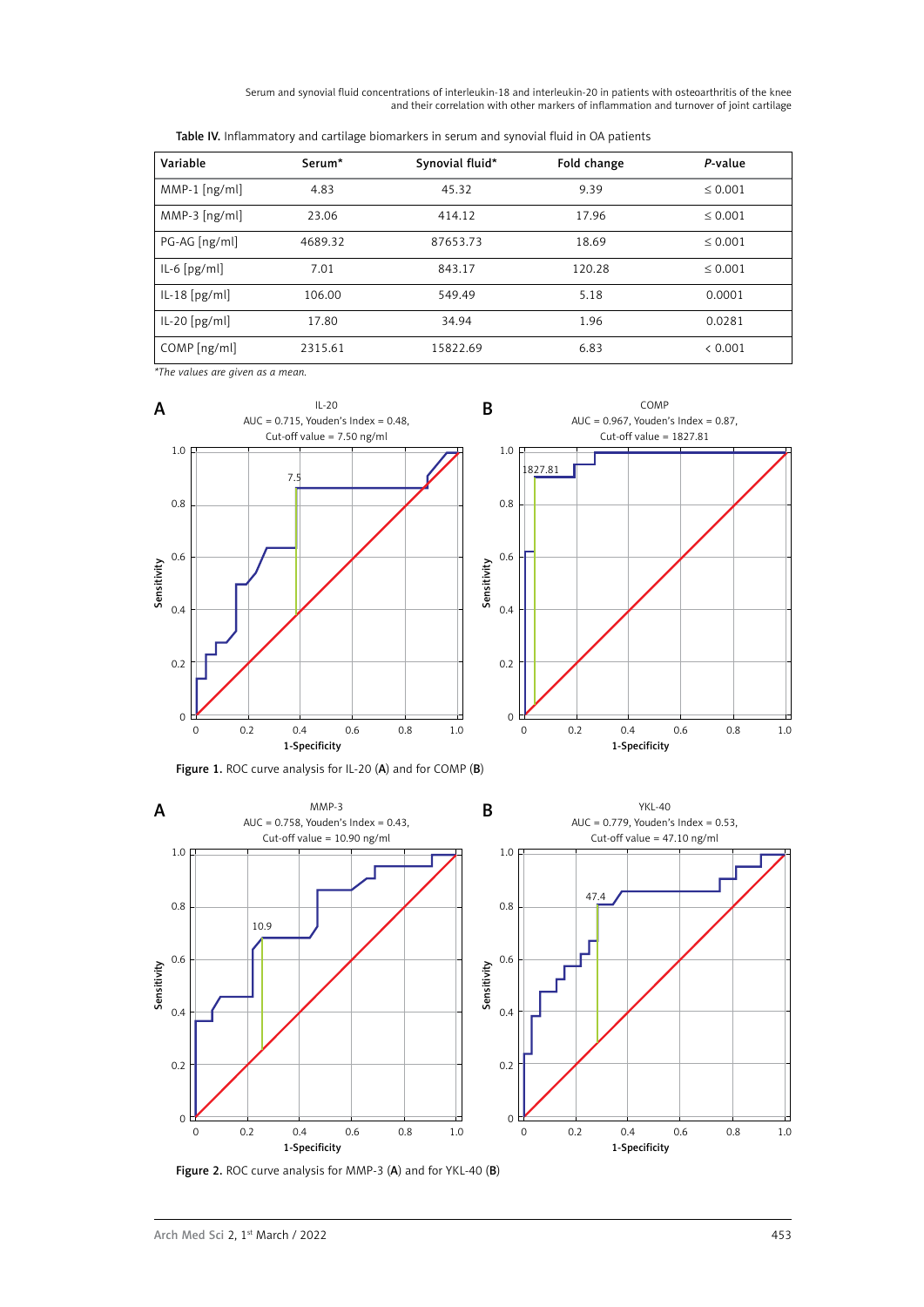#### Discussion

Our knowledge and analysis of literature indicate that this study might be the first one to present in such a broad scope the contribution of IL-18 and IL-20 to the pathogenesis of inflammation and destruction of joint cartilage in OA of the knee and its correlation with radiological parameters of progression of lesions (Kellgren-Lawrence scale), other markers of inflammation and destruction of joint cartilage, and functional assessment of clinical condition (WOMAC index, LEQUESNE index). Measurements and analyses of both serum and SF indicate that both IL-18 and IL-20 may play an important role in the process of knee degenerative changes, and their concentrations were statistically significantly higher than in the control group (Table I). Moreover, we found the following study demonstrated positive correlations between IL-18 level in serum of patients with knee joint osteoarthritis and MMP-3 concentration. This observation may indicate that IL-18 positively influences the expression of this metalloproteinase by intensifying the collagen chain destruction processes, thus stimulating the processes of joint cartilage destruction. Similar conclusions were formulated in the study by Dai *et al.* They revealed a positive correlation between the increase in expression of metalloproteinases and aggrecanase 2 in chondrocytes with IL-18 [24]. In addition, Fu *et al.* pointed out the strongly inductive character of increased IL-18 expression on OA knees by intensifying the synthesis of metalloproteinases in chondrocytes [26]. The significant correlation between MMP-3 serum level and IL-6 level (Table II) proves that together with IL-18 they stimulate catabolic processes of collagen chains of joint cartilage. Moreover, studies by Ruan *et al.* show that in addition to the documented relationship between IL-18 and MMP-3, the serum level of IL-18 correlates positively with the concentration of MMP-13, which additionally indicates a multimolecular positive effect of this interleukin on the processes of collagen and proteoglycan destruction in joint cartilage [16, 24, 26]. The above conclusion is confirmed by the positive correlation of IL-18 serum concentration



Figure 3. Interleukin-18-dependent pathway of osteoarthritic cartilage turnover

*IL-1 – interleukin 1, IL-6 – interleukin 6, IL-18 – interleukin 18, MMP-3 – metalloproteinase 3, YKL-40 – human cartilage glycoprotein 39, SF – synovial fluid.*

with YKL-40, documented in our material, and additionally an analogous correlation in the case of IL-6 (Table II), revealed earlier by studies of Volck *et al.* [22]. This may indicate a complex and multi-track mechanism leading to the final destruction of the joint cartilage and the progression of degenerative changes. This may be confirmed by Smeets *et al.* who, in a collagen-induced arthritis animal model of OA in mice, demonstrated that the blockage of IL-18 action by administration of binding protein equivalent results in milder and less symptomatic course and picture of arthritis and destruction of joint cartilage [44]. It seems that IL-18 neutralisation inhibits the important catabolic pathway of joint cartilage by blocking the influence of serum IL-18 activity on the synthesis of aggrecan in knee cartilage chondrocytes, documented by Inoue *et al*. in experimental studies on mice [45]. The results of the above studies and our own research indicate the intra- and extra-articular mechanism of cartilage destruction activated by IL-18. Both mechanisms are associated with the activation of the synthesis of metalloproteinases and aggrecanases by synoviocytes and fibroblasts of synovial membrane and chondrocytes, while the extra-articular mechanism is an increase in the presence of IL-18 serum. The above observations suggest the presence of a previously undescribed mechanism of the vicious circle of degenerative lesion development consisting of increased IL-18 secretion in the joint causing its secondary growth in the blood serum with which it again reaches the synovial membrane, potentially providing an additional stimulation to the catabolic processes of the articular cartilage (Figure 3).

In our study we also found statistically significantly higher IL-20 concentration in OA serum than in the control group (Table I). Our results are consistent with those published in recent years. Hsu *et al.* pointed out the important role that IL-20 plays in the pathogenesis of OA in a rodent OA model [28]. They demonstrated the expression of both IL-20 and its receptors in the fibroblasts of the synovial membrane (OASFs) and chondrocytes (OACCs) of patients with OA. Moreover, they proved that IL-20 positively influences the synthesis of metalloproteinases (MMP-1, MMP-13), IL-1β, and IL-6 in OASFs and OACCs. By acting on OACCs, IL-20 inhibits collagen synthesis, reducing the activity and level of aggrecan (PG-AG). It is also confirmed by our results, which indicate a positive correlation between the concentration of IL-20 in SF and the level of MMP-1 (Table III).

Scrivo *et al.* in their analysis compared the activity of IL-20 in groups of patients with OA, RA, and PsA. They showed that the increase in IL-20 activity is associated with its pro-inflammatory effect but is mainly manifested in a systemic response [46].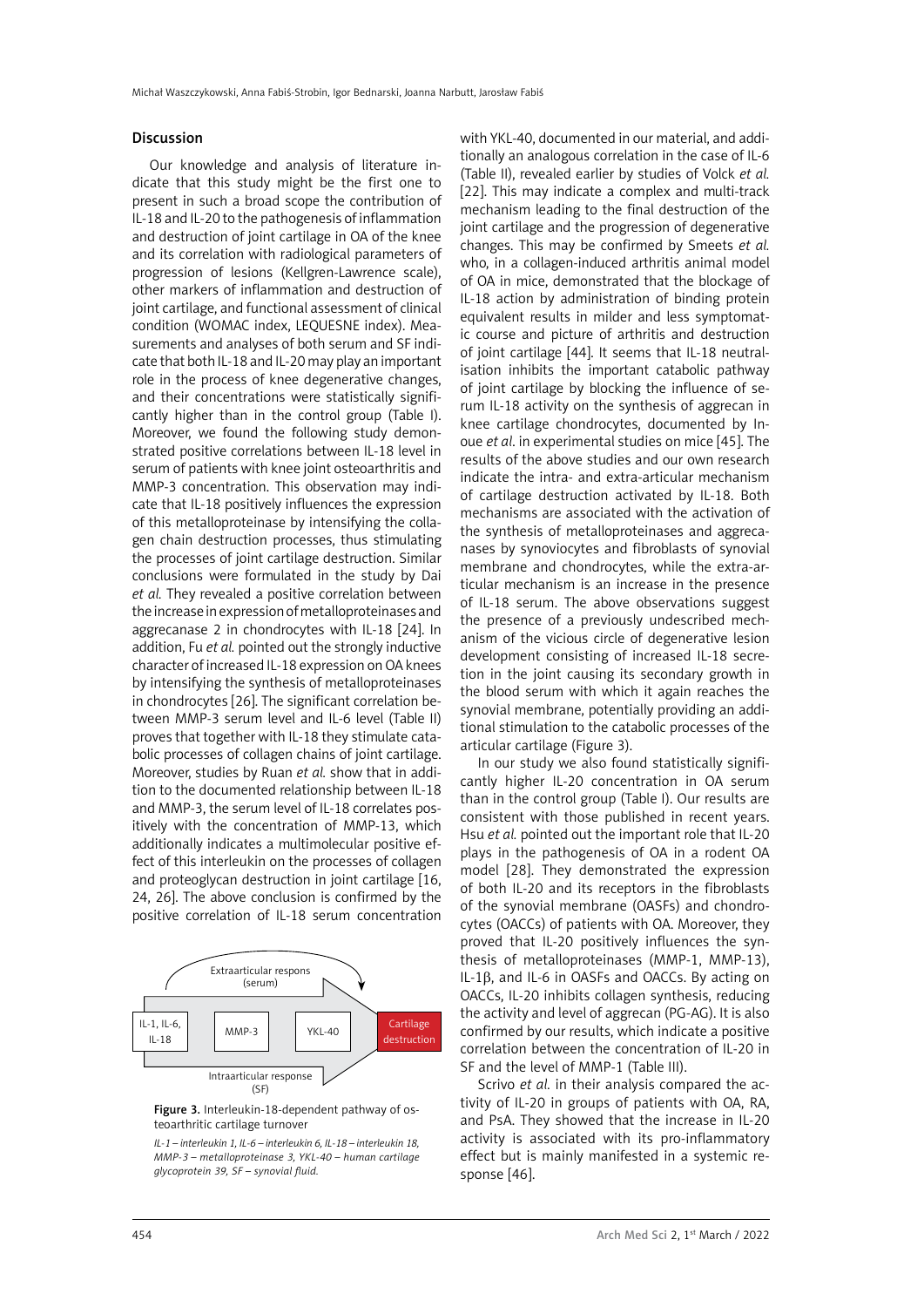In our work we also tried to demonstrate whether the concentration of IL-18 and IL-20 and other biomarkers of inflammation and cartilage destruction correlates in a statistically significant way with the radiological severity of degenerative changes. In order to evaluate the radiological changes in the knee joints of patients with OA, we used the Kellgren-Lawrence scale, which is a commonly used and recommended scale for radiological assessment of OA in the knee joint. We found a strong negative correlation between the level of aggrecan (PG-AG) in the SF and the radiological degree of degenerative changes (K-L scale; Table III). Monibi *et al.* analysed the activity of various inflammatory mediators (IL-6, IL-8, MMP-1, MMP-2) in SF in a group of patients with knee joint OA [47]. They, and the other authors, found that the level of IL-6 and IL-8 in the SF correlates with the degree of radiological progression of OA in the knee joint expressed in the K-L scale [41, 47–49]. Similarly, Bellucci *et al*. found a positive correlation between the Kellgren-Lawrence score and the activity of bradykinin (BK) and IL-6 in the examined SF [50]. They also confirmed our observations on the participation and mutual influence of cytokines and metalloproteinases on the intensity of inflammatory process in OA and on the processes of joint cartilage destruction [50]. They showed a positive correlation between the activity of MMP-1 and MMP-3 and the level of COMP in SF. Although the concentration of COMP in SF was statistically significant, it did not correlate with the degree of radiological severity of degenerative changes on the Kellgren-Lawrence scale.

In our analysis, we also demonstrated that the degree of radiological severity of degenerative lesions (K-L scale) may positively correlate with the degree of clinical severity of the disease process expressed by both WOMAC and LEQUESNE INDEX scales (Table II). We also found that IL-20 concentration in SF positively correlates with the LEQUESNE INDEX. Also, MMP-1 and MMP-3 levels in SF positively correlate with clinical severity of OA expressed in WOMAC (Table III). It seems that our observations are confirmed by the study of Bellucci and Meini, who showed strong correlation between COMP level in SF and clinical evaluation of the severity of lesions in OA expressed in the LEQUESNE INDEX scale [50].

In our study we found that in all studied markers the concentration was statistically significantly higher in SF than in serum (Table IV). This may indicate a strong local (intra-articular) effect of these biomarkers' pathways on the degradation of the joint cartilage. Compared the ratio of the activity of markers of joint cartilage destruction (COMP, PG-AG) in SF to serum, we found that their concentrations in SF were many times higher (6.83 for

COMP and 18.69 for PG-AG, respectively; Table IV). Similar observations were made by El-Arman *et al.* [51]. They also showed statistically significant elevation of COMP and aggrecan levels in serum and SF in patients with OA of the knee [51]. The level of COMP and aggrecan activity in SF was statistically significantly higher than in serum, which indicates that the release of these markers is closely related to the cartilage degradation process in the joint [51–54]. However, it is interesting to observe the IL-18 and IL-20 concentration ratio (fold change) in SF to serum in patients with knee OA (Table IV). It indicates that IL-18 (fold change: 5.18) may play a greater role in the pathogenesis of osteoarthritis (OA) locally, within the joint, but IL-20 (fold change: 1.96) in systemic response. Moreover, significantly higher concentration of IL-6 in SF than in serum (fold change: 120) indicates its strong intra-articular activity (Table IV). The clear correlation of IL-6 concentration with the intensity of radiological degree of degenerative changes (K-L scale) indicates its strong involvement in the processes of joint cartilage destruction occurring within the knee joint [47, 50].

Lastly, we decided to study whether each of studied biomarkers could serve as sensitive diagnostic tool in OA screening (Figures 1 and 2). It has been shown that COMP, as well as IL-20, YKL40, and MMP-3, could be the best candidates; however, more studies are needed to establish their role as an OA screening tool. We have shown that COMP could indicate that OA is present. We found that the cut-off value for COMP was 1827.81 ng/ml, which means that patients without any radiographic study could be suffering from OA. This biomarker needs to be evaluated in the future in terms of overlapping syndromes and suspicion of OA in patients without radiographic imaging confirmation. Lastly, it needs to be evaluated whether COMP is influenced by other factors. In our study we discovered positive moderate correlation between COMP and YKL-40, which leads to the possibility that serum levels of COMP are affected by YKL-40. As a biomarker YKL-40 performance was weaker compared to COMP, but given small sample size we are unable to establish meaningful conclusions and real significance of this finding. A similar observation and analysis were used in the study by Zivanovic *et al.* [55]. They used the ROC curve calculation method to verify the hypothesis that YKL-40 in serum of patients with OA may be a sensitive marker of degenerative disease symptoms in the form of osteophytic joint lesions observed in ultrasound [55].

Our work, therefore, confirms that IL-18 and IL-20 might play an important role in the pathogenesis of osteoarthritis. It also shows their influence on pro-inflammatory processes and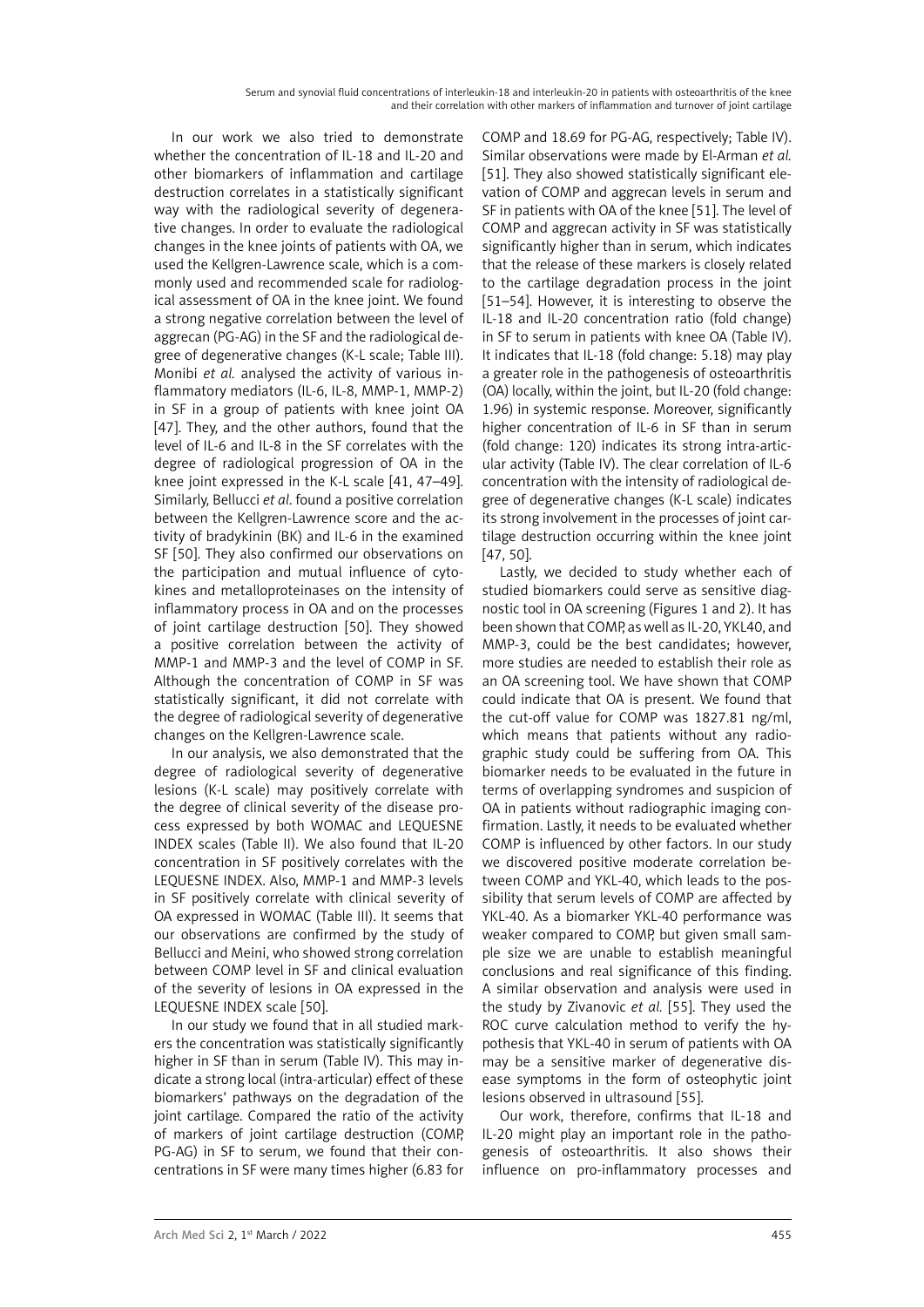degradation of collagen and joint cartilage. Their correlation with the concentration of other pro-inflammatory cytokines and metalloproteinases indicates that they may be important factors in the aetiopathogenesis of OA. Our observations, research results, and literature analysis show that IL-18 may be a key factor in the cascade of biochemical and immunoenzymatic transformations occurring in the joint in which they are involved: IL-1, IL-6, IL-18, MMP-3, and YKL-40. This pathway eventually leads to collagen chain destruction and cartilage degradation (Figure 3). This may give the opportunity to search for new therapeutic possibilities of inhibition of biochemical processes induced and controlled by IL-18 and IL-20. This is confirmed by the reports of Hsu *et al.*, Senolt *et al.*, and Smeets *et al.* The first of them demonstrated that monoclonal antibodies directed against IL-20 (7E) inhibit the expression of IL-1, IL-20, and metalloproteinases in the fibroblasts of the synovial membrane and inhibit the process of cartilage degradation and osteophytes formation [28, 32, 33]. Senolt *et al.* demonstrated a positive effect of monoclonal antibodies against IL-20 (NNC0109- 0012) in the treatment of seropositive patients with RA [54]. Smeets *et al.* in the collagen-induced model of osteoarthritis in mice demonstrated that the inhibition of IL-18 action by administration of binding proteins causes milder and less symptomatic course and picture of arthritis and destruction of joint cartilage [44].

However, our work has a few weak points and limitations. The first one is the relatively small group of patients. This study, as well as the results, are preliminary and indicate the necessity and advisability of further research and analysis of the above parameters and biomarkers. The authors of this publication continue to conduct research and broaden the group of patients qualified for analysis. Another limitation is the lack of randomisation of the study group. Another weak point of our study is the lack of a control group for synovial fluid. The control group in our study consisted of healthy volunteers, so we could not collect SF. It also seems justified to perform in the future a wider range of immunoenzymatic tests to determine also the activity of anti-inflammatory markers (e.g. IL-4, IL-10, IL-13) and other markers of cartilage and bone destruction.

In conclusion, IL-18 and IL-20 can play an important role in the aetiopathogenesis of knee osteoarthritis. The observations indicate that IL-18 potentially mediates mainly in intra-articular processes and is responsible for the destruction of joint cartilage, which is indicated by positive correlations with the activity of MMP-3 and YKL-40. On the other hand, IL-20 could be primarily responsible for the systemic inflammatory reaction. Its activity positively correlated with clinical evaluation of patients on the LEQUESNE scale. It also seems that IL-20, as well as COMP, YKL-40 and MMP-3, may be a sensitive marker in the diagnosis of osteoarthritis. Our research might indicate the necessity of distinguishing additional extra-articular molecular pathway of intra-articular stimulation of knee cartilage destruction by IL-6 and IL-18 as a result of their significant growth in the blood serum with which they reach the joint, thus activating the mechanism of the vicious circle. However, more research is needed in this field.

### Acknowledgments

The study was supported by internal funds of the Medical University of Lodz, Lodz, Poland (grant number: 502-03/7-048-02/502-54-006; 503/1-040-02/ 503-51-001-1900).

## Conflict of interest

The authors declare no conflict of interest.

#### References

- 1. Martel-Pelletier J, Barr AJ, Cicuttini FM, et al. Osteoarthritis. Nat Rev Dis Primers 2016; 2: 16072.
- 2. Johnson VL, Hunter DJ. The epidemiology of osteoarthritis. Best Pract Res Clin Rheumatol 2014; 28: 5-15.
- 3. Woolf AD, Pfleger B. Burden of major musculoskeletal conditions. Bull World Health Organ 2003; 81: 646-56.
- 4. Okuyan HM, Terzi MY, Ozcan O, Kalaci A. [Association of](https://www.ncbi.nlm.nih.gov/pubmed/31424176) [UCMA levels in serum and synovial fluid with severity of](https://www.ncbi.nlm.nih.gov/pubmed/31424176) [knee osteoarthritis.](https://www.ncbi.nlm.nih.gov/pubmed/31424176) Int J Rheum Dis 2019; 22: 1884-90.
- 5. Goldring MB. The role of cytokines as inflammatory mediators in osteoarthritis: lessons from animal models. Connect Tissue Res 1999; 40: 1-11.
- 6. Mieloch AA, Richter M, Trzeciak T, Giersig M, Rybka JD. Osteoarthritis severely decreases the elasticity and hardness of knee joint cartilage: a nanoindentation study. J Clin Med 2019; 8: 1865.
- 7. Wojdasiewicz P, Poniatowski ŁA, Szukiewicz D. [The role](https://www.ncbi.nlm.nih.gov/pubmed/24876674) [of inflammatory and anti-inflammatory cytokines in](https://www.ncbi.nlm.nih.gov/pubmed/24876674) [the pathogenesis of osteoarthritis.](https://www.ncbi.nlm.nih.gov/pubmed/24876674) Mediators Inflamm 2014; 2014: 561459.
- 8. Porée B, Kypriotou M, Chadjichristos C, et al. Interleukin-6 (IL-6) and/or soluble IL-6 receptor down-regulation of human type II collagen gene expression in articular chondrocytes requires a decrease of Sp1.Sp3 ratio and of the binding activity of both factors to the COL2A1 promoter. J Biol Chem 2008; 283: 4850-65.
- 9. Qiao YQ, Jiang PF, Gao YZ. Lutein prevents osteoarthritis through Nrf2 activation and downregulation of inflammation. Arch Med Sci 2018; 14: 617-24.
- 10. Sui Y, Lee JH, DiMicco MA, et al. [Mechanical injury poten](https://www.ncbi.nlm.nih.gov/pubmed/19790045)[tiates proteoglycan catabolism induced by interleukin-6](https://www.ncbi.nlm.nih.gov/pubmed/19790045) [with soluble interleukin-6 receptor and tumor necrosis](https://www.ncbi.nlm.nih.gov/pubmed/19790045) [factor alpha in immature bovine and adult human artic](https://www.ncbi.nlm.nih.gov/pubmed/19790045)[ular cartilage.](https://www.ncbi.nlm.nih.gov/pubmed/19790045) Arthritis Rheum 2009; 60: 2985-96.
- 11. Kwan Tat S, Padrines M, Théoleyre S, Heymann D, Fortun Y. [IL-6, RANKL, TNF-alpha/IL-1: interrelations in bone](https://www.ncbi.nlm.nih.gov/pubmed/14746813) [resorption pathophysiology.](https://www.ncbi.nlm.nih.gov/pubmed/14746813) Cytokine Growth Factor Rev 2004; 15: 49-60.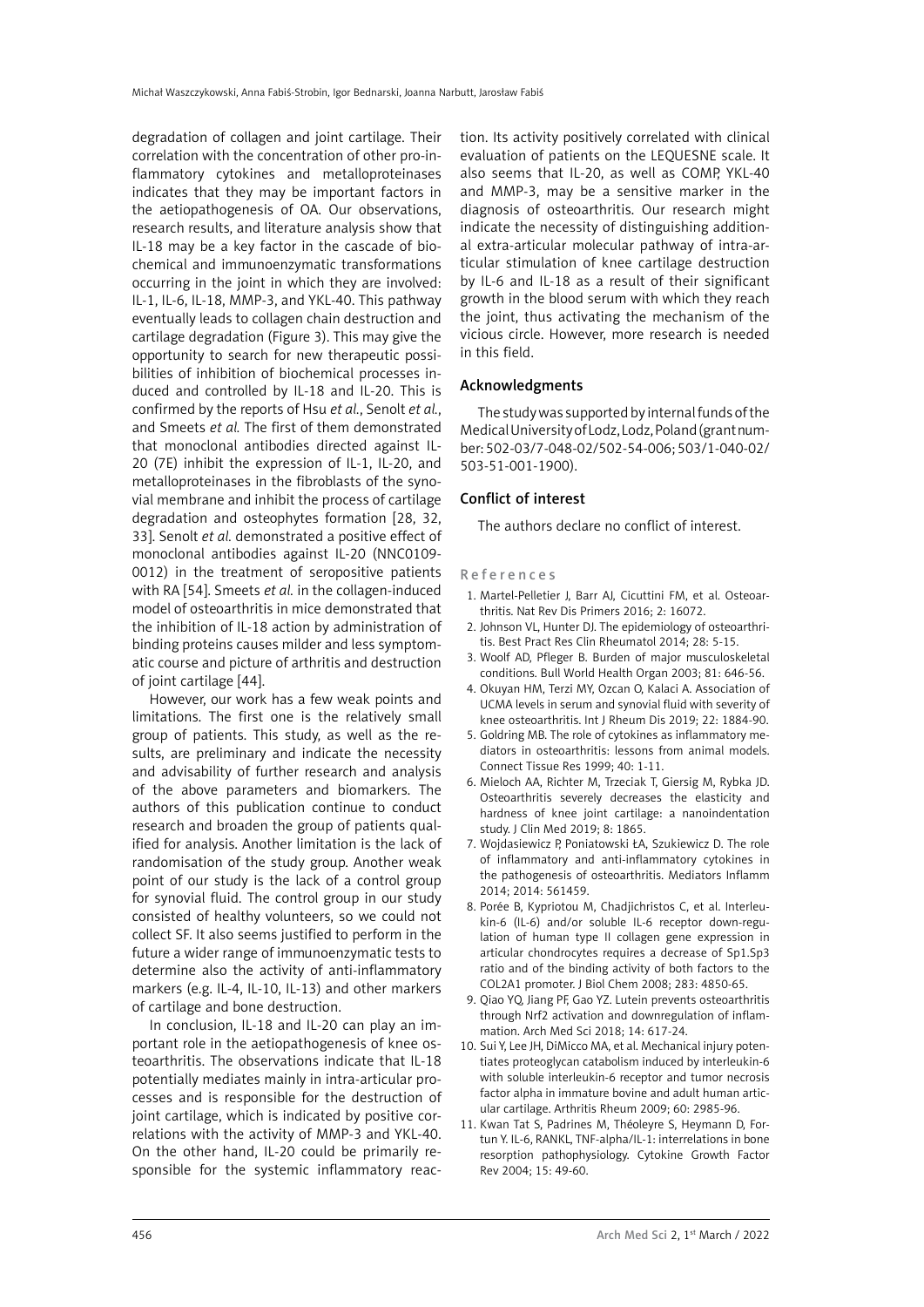Serum and synovial fluid concentrations of interleukin-18 and interleukin-20 in patients with osteoarthritis of the knee and their correlation with other markers of inflammation and turnover of joint cartilage

- 12. Chenoufi HL, Diamant M, Rieneck K, Lund B, Stein GS, Lian JB. [Increased mRNA expression and protein secre](https://www.ncbi.nlm.nih.gov/pubmed/11329621)[tion of interleukin-6 in primary human osteoblasts dif](https://www.ncbi.nlm.nih.gov/pubmed/11329621)[ferentiated in vitro from rheumatoid and osteoarthritic](https://www.ncbi.nlm.nih.gov/pubmed/11329621)  [bone.](https://www.ncbi.nlm.nih.gov/pubmed/11329621) J Cell Biochem 2001; 81: 666-78.
- 13. Monibi F, Roller BL, Stoker A, Garner B, Bal S, Cook JL. Identification of synovial fluid biomarkers for knee osteoarthritis and correlation with radiographic assessment. J Knee Surg 2016; 29: 242-7.
- 14. Kim KS, Lee YA, Choi HM, Yoo MC, Yang HI. Implication of MMP-9 and urokinase plasminogen activator (uPA) in the activation of pro-matrix metalloproteinase (MMP)- 13. Rheumatol Int 2012; 32: 3069-75.
- 15. Nees TA, Rosshirt N, Zhang JA, et al. Synovial cytokines significantly correlate with osteoarthritis-related knee pain and disability: inflammatory mediators of potential clinical relevance. J Clin Med 2019; 8: 1343.
- 16. Ruan G, Xu J, Wang K, at al. [Associations between knee](https://www.ncbi.nlm.nih.gov/pubmed/29753949)  [structural measures, circulating inflammatory factors](https://www.ncbi.nlm.nih.gov/pubmed/29753949)  [and MMP13 in patients with knee osteoarthritis.](https://www.ncbi.nlm.nih.gov/pubmed/29753949) Osteoarthritis Cartilage 2018; 26: 1063-9.
- 17. Waszczykowska A, Goś R, Waszczykowska E, Dziankowska-Bartkowiak B, Jurowski P. Assessment of skin microcirculation by laser Doppler flowmetry in systemic sclerosis patients. Adv Dermatol Allergol 2014; 31: 6-11.
- 18. De Ceuninck F, Sabatini M, Pastoureau P. Recent progress towards biomarker identification in osteoarthritis. Drug Discov Today 2011; 16: 443-9.
- 19. El-Ahwany EG, Mourad L, Zoheiry MM, et al. Micro-RNA-122a as a non-invasive biomarker for HCV genotype 4-related hepatocellular carcinoma in Egyptian patients. Arch Med Sci 2019; 15: 1454-61.
- 20. Kraus VB, Burnett B, Coindreau J, et al. Application of biomarkers in the development of drugs intended for the treatment of osteoarthritis. Osteoarthritis Cartilage 2011; 9: 515-42
- 21. Szemraj-Rogucka Z, Szemraj J, Masiarek K, Majos A. Circulating microRNAs as biomarkers for myocardial fibrosis in patients with left ventricular non-compaction cardiomyopathy. Arch Med Sci 2019; 15: 376-84.
- 22. Volck B, Johansen JS, Stoltenberg M, et al. Studies on YKL-40 in knee joints of patients with rheumatoid arthritis and osteoarthritis. Involvement of YKL-40 in the joint pathology. Osteoarthritis Cartilage 2001; 9: 203-14.
- 23. Gracie JA, Forsey RJ, Chan WL, et al. A proinflammatory role for IL-18 in rheumatoid arthritis. J Clin Invest 1999; 104: 1393-401.
- 24. Dai S, Shan Z, Nishioka K, Yudoh K. Implication of interleukin 18 in production of matrix metalloproteinases in articular chondrocytes in arthritis: direct effect on chondrocytes may not be pivotal. Ann Rheum Dis 2005; 64: 735-42.
- 25. Rasmy H, Mikhael N, Ismail S. Interleukin-18 expression and the response to treatment in patients with psoriasis. Arch Med Sci 2011; 7: 713-9.
- 26. Fu ZZ, Liu P, Yang DH, et al. Interleukin-18-induced inflammatory responses in synoviocytes and chondrocytes from osteoarthritic patients. Int J Mol Med 2012; 30: 805-10.
- 27. Blumberg H, Conklin D, Xu WF, et al. Interleukin 20: discovery, receptor identification, and role in epidermal function. Cell 2001; 104: 9-19.
- 28. Hsu YH, Yang YY, Huwang MH, et al. [Anti-IL-20 mono](https://www.ncbi.nlm.nih.gov/pubmed/28426699)[clonal antibody inhibited inflammation and protected](https://www.ncbi.nlm.nih.gov/pubmed/28426699)  [against cartilage destruction in murine models of osteo](https://www.ncbi.nlm.nih.gov/pubmed/28426699)[arthritis.](https://www.ncbi.nlm.nih.gov/pubmed/28426699) PLoS One 2017; 12: e0175802.
- 29. Hsu YH, Chang MS. IL-20 in rheumatoid arthritis. Drug Discov Today 2015; 22: 960-4.
- 30. Hsu YH, Li HH, Hsieh MY, et al. Function of interleukin-20 as a proinflammatory molecule in rheumatoid and experimental arthritis. Arthritis Rheum 2006; 54: 2722-33.
- 31. Li HH, Hsu YH, Wei CC, Lee PT, Chen WC, Chang MS. Interleukin-20 induced cell death in renal epithelial cells and was associated with acute renal failure. Genes Immun 2008; 9: 395-404.
- 32. Hsu YH, Chang MS. The therapeutic potential of anti-interleukin-20 monoclonal antibody. Cell Transplantation 2014; 23: 631-9.
- 33. Hsu YH, Chang MS. Interleukin-20 antibody is a potential therapeutic agent for experimental arthritis. Arthritis Rheum 2010; 62: 3311-21.
- 34. Wei CC, Li HH, Hsu YH, Hsing CH, Sung JM, Chang MS. Interleukin-20 targets renal cells and is associated with chronic kidney disease. Biochem Biophys Res Commun 2008; 374: 448-53.
- 35. Tritsaris K, Myren M, Ditlev SB, et al. IL-20 is an arteriogenic cytokine that remodels collateral networks and improves functions of ischemic hind limbs. Proc Natl Acad Sci USA 2007; 104: 15364-9.
- 36. Chen WY, Cheng BC, Jiang MJ, Hsieh MY, Chang MS. IL-20 is expressed in atherosclerosis plaques and promotes atherosclerosis in apolipoprotein E-deficient mice. Arterioscler Thromb Vasc Biol 2006; 26: 2090-5.
- 37. Wei CC, Chen WY, Wang YC, et al. Detection of IL-20 and its receptors on psoriatic skin. Clin Immunol 2005; 117: 65-72.
- 38. Altman R, Asch E, Bloch D, et al. Development of criteria for the classification and reporting of osteoarthritis. Classification of osteoarthritis of the knee. Diagnostic and Therapeutic Criteria Committee of the American Rheumatism Association. Arthritis Rheum 1986; 29: 1039-49.
- 39. Lequesne MG. The algofunctional indices for hip and knee osteoarthritis. J Rheumatol 1997; 24: 779-81.
- 40. Bellamy N, Buchanan WW, Goldsmith CH, Campbell J, Stitt LW. Validation study of WOMAC: a health status instrument for measuring clinically important patient relevant outcomes to antirheumatic drug therapy in patients with osteoarthritis of the hip or knee. J Rheumatol 1988; 15: 1833-40.
- 41. Barr S, Bellamy N, Buchanan WW, et al. A comparative study of signal versus aggregate methods of outcome measurement based on the WOMAC osteoarthritis index. J Rheumatol 1994; 21: 2106-12.
- 42. Wolfe F, Kong SX. [Rasch analysis of the Western Ontario](https://www.ncbi.nlm.nih.gov/pubmed/10460190) [MacMaster questionnaire \(WOMAC\) in 2205 patients](https://www.ncbi.nlm.nih.gov/pubmed/10460190) [with osteoarthritis, rheumatoid arthritis, and fibromy](https://www.ncbi.nlm.nih.gov/pubmed/10460190)[algia.](https://www.ncbi.nlm.nih.gov/pubmed/10460190) Ann Rheum Dis 1999; 58: 563-8.
- 43. Kellgren JH, Lawrence JS. Radiological assessment of osteoarthrosis. Ann Rheum Dis 1957; 16: 494-502.
- 44. Smeets RL, van de Loo FA, Arntz OJ, Bennink MB, Joosten LA, van den Berg WB. Adenoviral delivery of IL-18 binding protein C ameliorates collagen-induced arthritis in mice. Gene Ther 2003; 10: 1004-11.
- 45. Inoue H, Hiraoka K, Hoshino T, et al. High levels of serum IL-18 promote cartilage loss through suppression of aggrecan synthesis. Bone 2008; 42: 1102-10.
- 46. Scrivo R, [Conigliaro P,](https://www.ncbi.nlm.nih.gov/pubmed/?term=Conigliaro P%5BAuthor%5D&cauthor=true&cauthor_uid=25178435) [Riccieri V](https://www.ncbi.nlm.nih.gov/pubmed/?term=Riccieri V%5BAuthor%5D&cauthor=true&cauthor_uid=25178435), et al. Distribution of interleukin-10 family cytokines in serum and synovial fluid of patients with inflammatory arthritis reveals different contribution to systemic and joint inflammation. Clin Exp Immunol 2015; 179: 300-8.
- 47. Monibi F, Roller BL, Stoker A, Garner B, Bal S, Cook JL. [identification of synovial fluid biomarkers for knee os-](https://www.ncbi.nlm.nih.gov/pubmed/25927354)